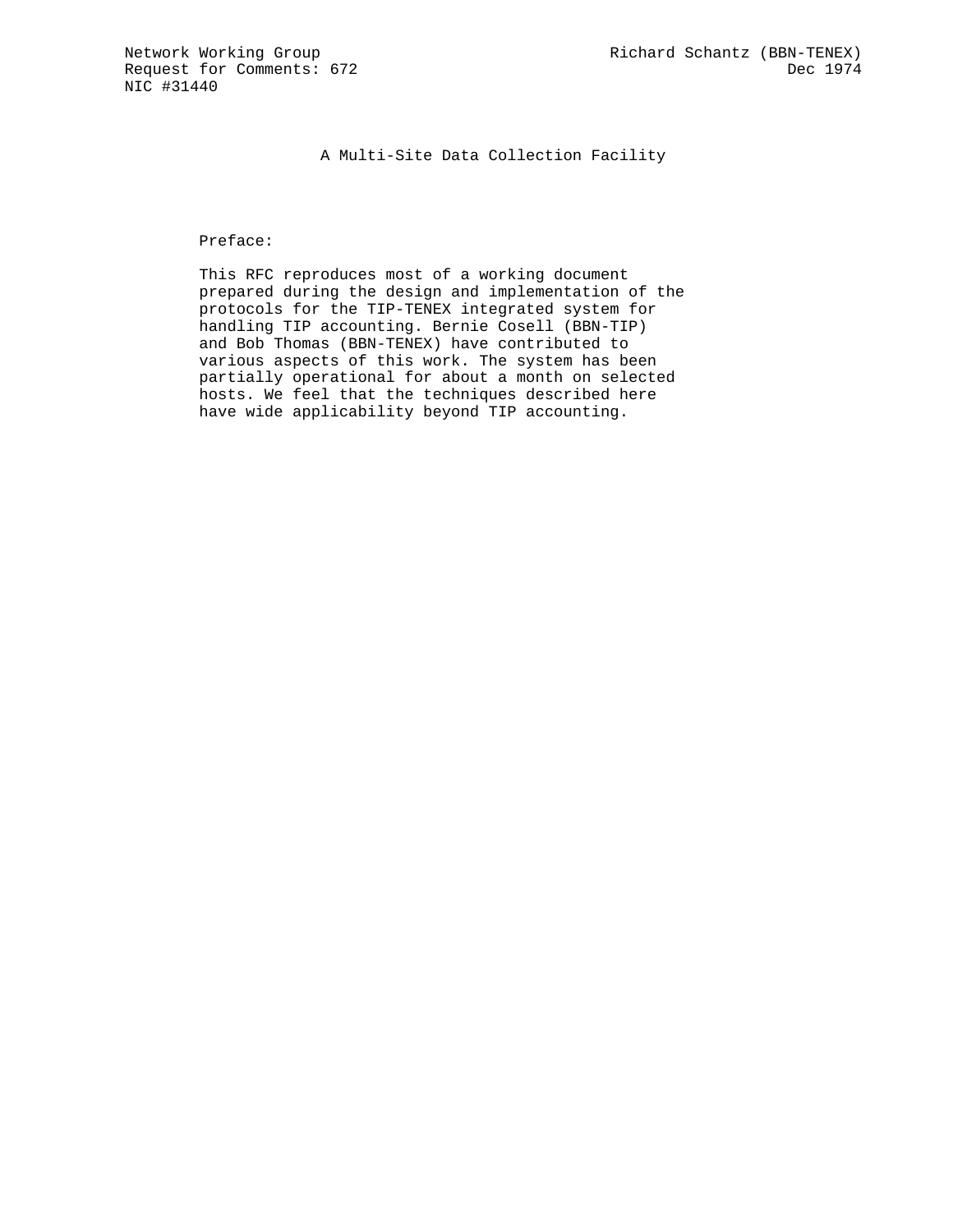## Section I

Protocols for a Multi-site Data Collection Facility

## Introduction

 The development of computer networks has provided the groundwork for distributed computation: one in which a job or task is comprised of components from various computer systems. In a single computer system, the unavailability or malfunction of any of the job components (e.g. program, file, device, etc.) usually necessitates job termination. With computer networks, it becomes feasible to duplicate certain job components which previously had no basis for duplication. (In a single system, it does not matter how many times a process that performs a certain function is duplicated; a system crash makes all unavailable). It is such resource duplication that enables us to utilize the network to achieve high reliability and load leveling. In order to realize the potential of resource duplication, it is necessary to have protocols which provide for the orderly use of these resources. In this document, we first discuss in general terms a problem of protocol definition for interacting with a multiply defined resource (server). The problem deals with providing a highly reliable data collection facility, by supporting it at many sites throughout the network. In the second section of this document, we describe in detail a particular implementation of the protocol which handles the problem of utilizing multiple data collector processes for collecting accounting data generated by the network TIPs. This example also illustrates the specialization of hosts to perform parts of a computation they are best equipped to handle. The large network hosts (TENEX systems) perform the accounting function for the small network access TiPs.

 The situation to be discussed is the following: a data generating process needs to use a data collection service which is duplicately provided by processes on a number of network machines. A request to a server involves sending the data to be collected.

An Initial Approach

 The data generator could proceed by selecting a particular server and sending its request to that server. It might also take the attitude that if the message reaches the destination host (the communication subsystem will indicate this) the message will be properly processed to completion. Failure of the request Message would then lead to selecting another server, until the request succeeds or all servers have been tried.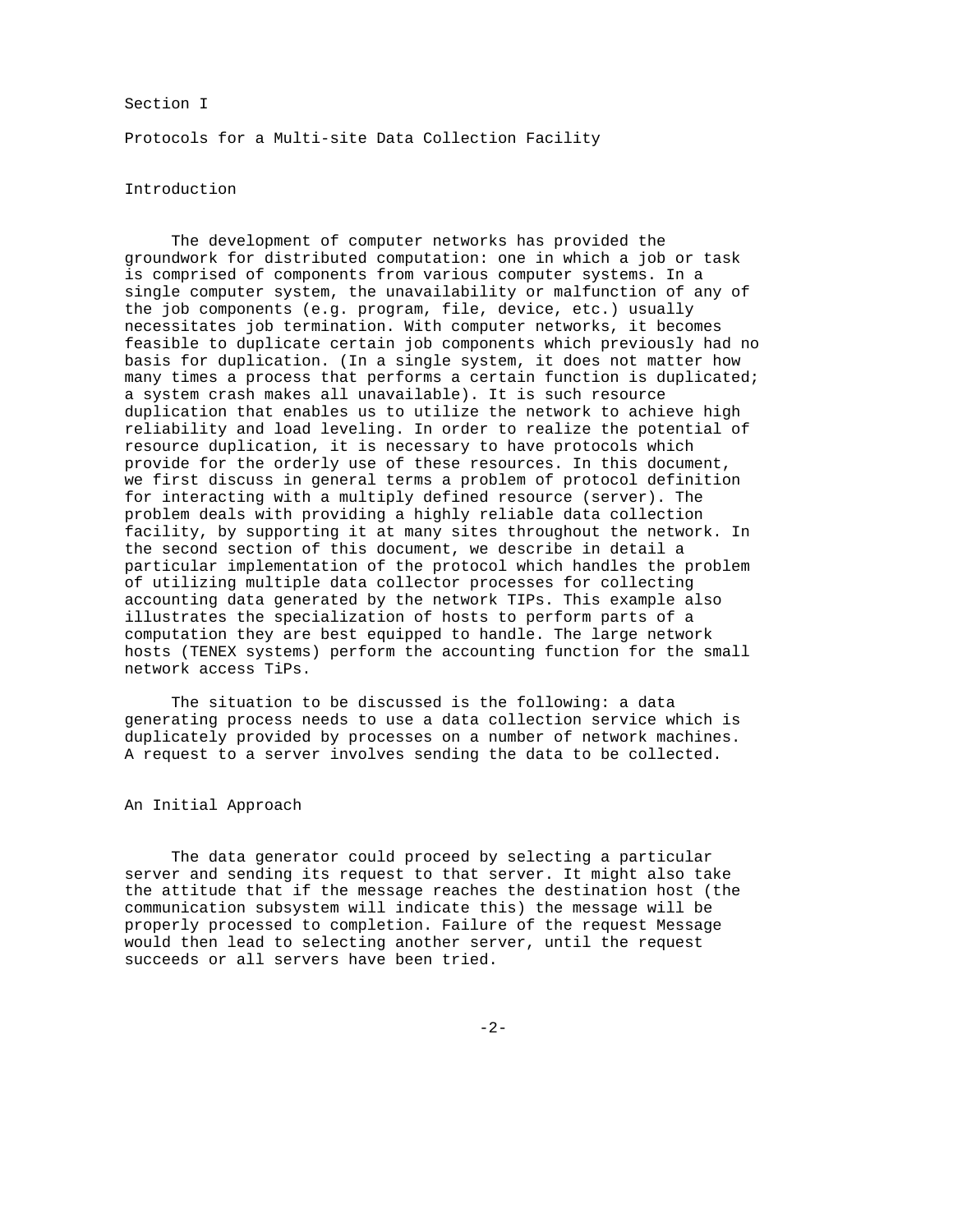Such a simple strategy is a poor one. It makes sense to require that the servicing process send a positive acknowledgement to the requesting process. If nothing else, the reply indicates that the server process itself is still functioning. Waiting for such a reply also implies that there is a strategy for selecting another server if the reply is not forthcoming. Herein lies a problem. If the expected reply is timed out, and then a new request is sent to another server, we run the risk of receiving the (delayed) original acknowledgement at a later time. This could result in having the data entered into the collection system twice (data duplication). If the request is re-transmitted to the same server only, we face the possibility of not being able to access a collector (data loss). In addition, for load leveling purposes, we may wish to send new requests to some (or all) servers. We can then use their reply (or lack of reply) as an indicator of load on that particular instance of the service. Doing this without data duplication requires more than a simple request and acknowledgement protocol\*.

## Extension of the Protocol

 The general protocol developed to handle multiple collection servers involves having the data generator send the data request to some (or all) data collectors. Those willing to handle the request reply with an "I've got it" message. They then await further notification before finalizing the processing of the data. The data generator sends a "go ahead" message to one of the replying collectors, and a "discard" message to all other replying collectors. The "go ahead" message is the signal to process the data (i.e. collect permanently), while the "discard" message indicates that the data is being collected elsewhere and should not be retained.

 The question now arises as to whether or not the collector process should acknowledge receipt of the "go ahead" message with a reply of its own, and then should the generator process acknowledge this acknowledgement, etc. We would like to send as few messages as possible to achieve reliable communication. Therefore, when a state --------------------

\* If the servers are independent of each other to the extent that if two or more servers all act on the same request, the end result is the same as having a single server act on the request, then a simple request/acknowledgement protocol is adequate. Such may be the case, for example, if we subject the totality of collected data (i.e. all data collected by all collectors for a certain period) to a duplicate detection scan. If we could store enough context in each entry to be able to determine duplicates, then having two or more servers act on the data would be functionally equivalent to processing by a single server.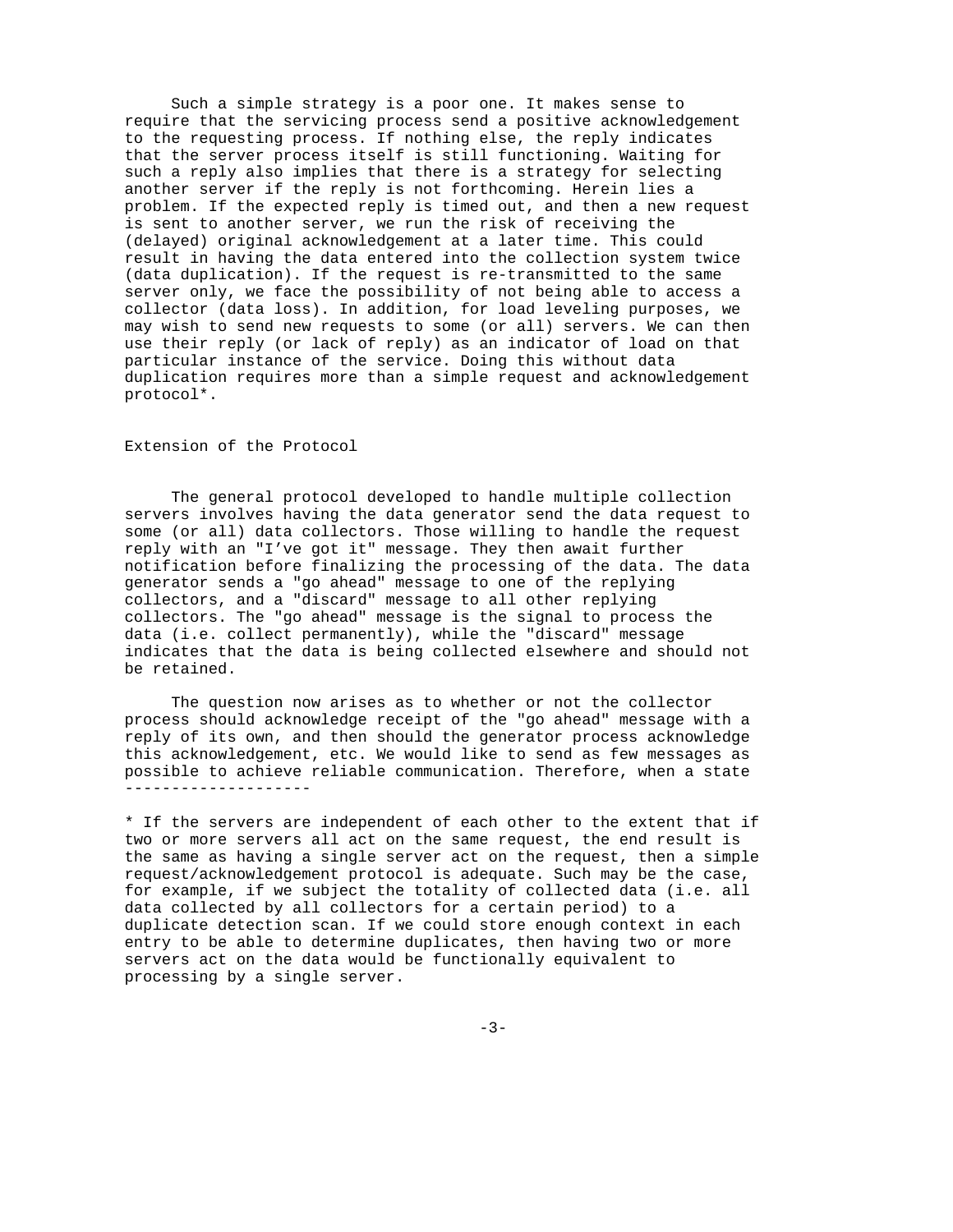is reached for which further acknowledgements lead to a previously visited state, or when the cost of further acknowledgements outweigh the increase in reliability they bring, further acknowledgements become unnecessary.

 The initial question was should the collector process acknowledge the "go ahead" message? Assume for the moment that it should not send such an acknowledgement. The data generator could verify, through the communication subsystem, the transmission of the "go ahead" message to the host of the collector. If this message did not arrive correctly, the generator has the option of re-transmitting it or sending a "go ahead" to another collector which has acknowledged receipt of the data. Either strategy involves no risk of duplication. If the "go ahead" message arrives correctly, and a collector acknowledgement to the "go ahead" message is not required, then we incur a vulnerability to (collector host) system crash from the time the "go ahead" message is accepted by the host until the time the data is totally processed. Call the data processing time P. Once the data generator has selected a particular collector (on the basis of receiving its "I've got it" message), we also incur a vulnerability to malfunction of this collector process. The vulnerable period is from the time the collector sends its "i've got it" message until the time the data is processed. This amounts to two network transit times (2N) plus IMP and host overhead for message delivery (0) plus data processing time (P). [Total time=2N+P+O]. A malfunction (crash) in this period can cause the loss of data. There is no potential for duplication.

 Now, assume that the data collector process must acknowledge the "go ahead" message. The question then arises as to when such an acknowledgement should be sent. The reasonable choices are either immediately before final processing of the data (i.c. before the data is permanently recorded) or immediately after final processing. It can be argued that unless another acknowledgement is required (by the generator to the collector) to this acknowledgement BEFORE the actual data update, then the best time for the collector to acknowledge the "go ahead" is after final processing. This is so because receiving the acknowledgement conveys more information if it is sent after processing, while not receiving it (timeout), in either case, leaves us in an unknown state with respect to the data update. Depending on the relative speeds of various network and system components, the data may or may not be permanently entered. Therefore if we interpret the timeout as a signal to have the data processed at another site, we run the risk of duplication of data. To avoid data duplication, the timeout strategy must only involve re-sending the "go ahead" message to the same collector. This will only help if the lack of reply is due to a lost network message. Our vulnerability intervals to system and process malfunction remain as before.

 It is our conjecture (to be analyzed further) that any further acknowledgements to these acknowledgements will have virtually no effect on reducing the period of vulnerability outlined above. As such, the protocol with the fewest messages required is superior.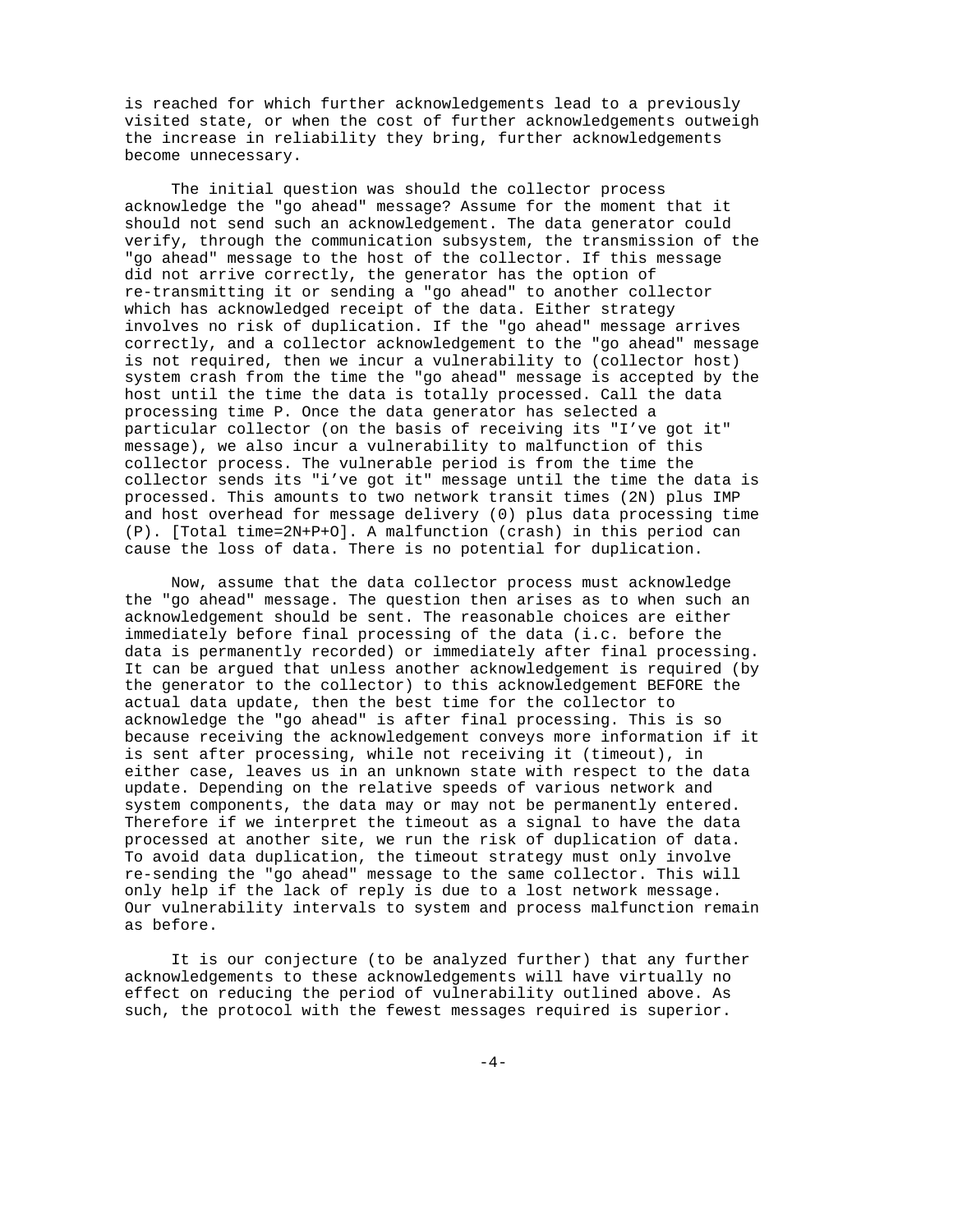Data Dependent Aspects of the Protocol

 As discussed above, a main issue is which process should be the last to respond (send an acknowledgement). If the data generator sends the last message (i.e. "go ahead"), we can only check on its correct arrival at the destination host. We must "take on faith" the ability of the collector to correctly complete the transaction. This strategy is geared toward avoiding data duplication. If on the other hand, the protocol specifies that the collector is to send the last message, with the timeout of such a message causing the data generator to use another collector, then the protocol is geared toward the best efforts of recording the data somewhere, at the expense of possible duplication.

 Thus, the nature of the problem will dictate which of the protocols is appropriate for a given situation. The next section deals in the specifics of an implement;tion of a data collection protocol to handle the problem of collecting TIP accounting data by using the TENEX systems for running the collection server processes. It is shown how the general protocol is optimized for the accounting data collection.

Section II

Protocol for TIP-TENEX Accounting Server Information Exchange

Overview of the Facility

 When a user initially requests service from a TIP, the TIP will perform a broadcast ICP to find an available RSEXEC which maintains an authentication data base. The user must then complete s login sequence in order to authenticate himself. If he is successful the RSEXEC will transmit his unique ID code to the TIP. Failure will cause the RSEXEC to close the connection and the TIP to hang up on the user. After the user is authenticated, the TIP will accumulate accounting data for the user session. The data includes a count of messages sent on behalf of the user, and the connect time for the user. From time to time the TIP will transmit intermediate accounting data to Accounting Server (ACTSER) processes scattered throughout the network. These accounting servers will maintain files containing intermediate raw accounting data. The raw accounting data will periodically be collected and sorted to produce an accounting data base. Providing a number of accounting servers reduces the possibility of being unable to find a repository for the intermediate data, which otherwise would be lost due to buffering limitations in the TiPs. The multitude of accounting servers can also serve to reduce the load on the individual hosts providing this facility.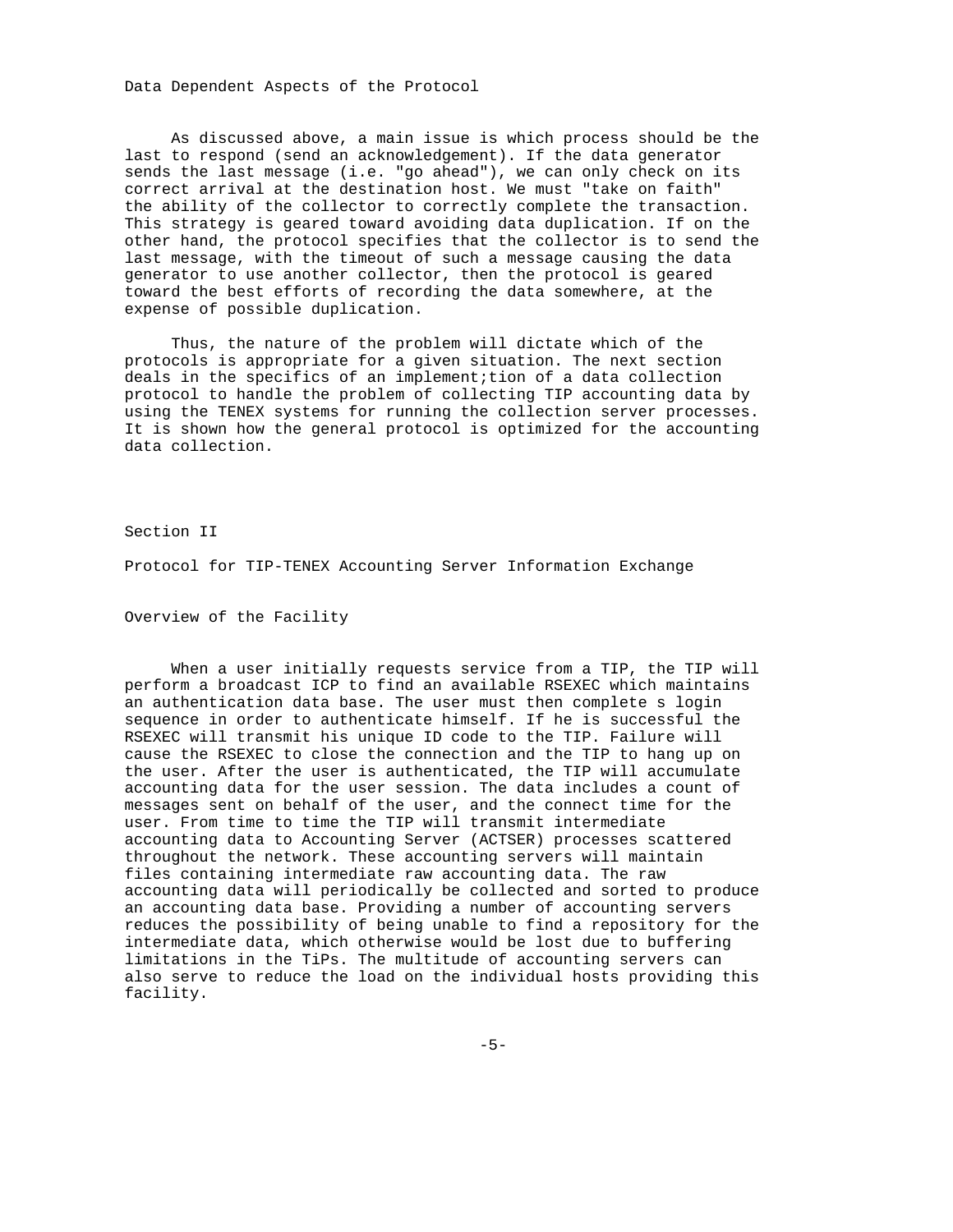The rest of this document details the protocol that has been developed to ensure delivery of TIP accounting data to one of the available accounting servers for storage in the intermediate accounting files.

Adapting the Protocol

The TIP to Accounting Server data exchange uses a protocol that allows the TIP to select for data transmission one, some, or all server hosts either sequentially or in parallel, yet insures that the data that becomes part of the accounting file does not contain duplicate information. The protocol also minimizes the amount of data buffering that must be done by the limited capacity TiPs. The protocol is applicable to a wide class of data collection problems which use a number of data generators and collectors. The following describes how the protocol works for TIP accounting.

Each TIP is responsible for maintaining in its memory the cells indicating the connect time and the number of messages sent for each of its current users. These cells are incremented by the TIP for every quantum of connect time and message sent, as the case may be. This is the data generation phase. Periodically, the TIP will scan all its active counters, and along with each user ID code, pack the accumulated data into one network message (i.e. less than 8K bits). The TIP then transmits this data to a set of Accounting Server processes residing throughout the network. The data transfer is over a specially designated host-host link. The accounting servers utilize the raw network message facility of TENEX 1.32 in order to directly access that link. When an ACTSER receives a data message from a TIP, it buffers the data and replies by returning the entire message to the originating TIP. The TIP responds with a positive acknowledgement ("go ahead") to the first ACTSER which returns the data, and responds with a negative acknowledgement ("discard") to all subsequent ACTSER data return messages for this series of transfers. If the TIP does not receive a reply from any ACTSER, it accumulates new data (i.e. the TIP has all the while been incrementing its local counters to reflect the increased connect time and message count; the current values will comprise new data transfers) and sends the new data to the Accounting Server processes. When an ACTSER receives a positive acknowledgement from a TIP (i.e. "go ahead"), it appends the appropriate parts of the buffered data to the locally maintained accounting information file. On receiving a negative acknowledgement from the TIP (i.e. "discard"), the ACTSER discards the data buffered for this TIP. In -addition, when the TIP responds with a "go ahead" to the first ACTSER which has accepted the data (acknowledged by returning the data along with the "I've got it"), the TIP decrements the connect time and message counters for each user by the amount indicated in the data returned by the ACTSER. This data will already be accounted for in the intermediate accounting files.

As an aid in determining which ACTSER replies are to current requests, and which are tardy replies to old requests, the TIP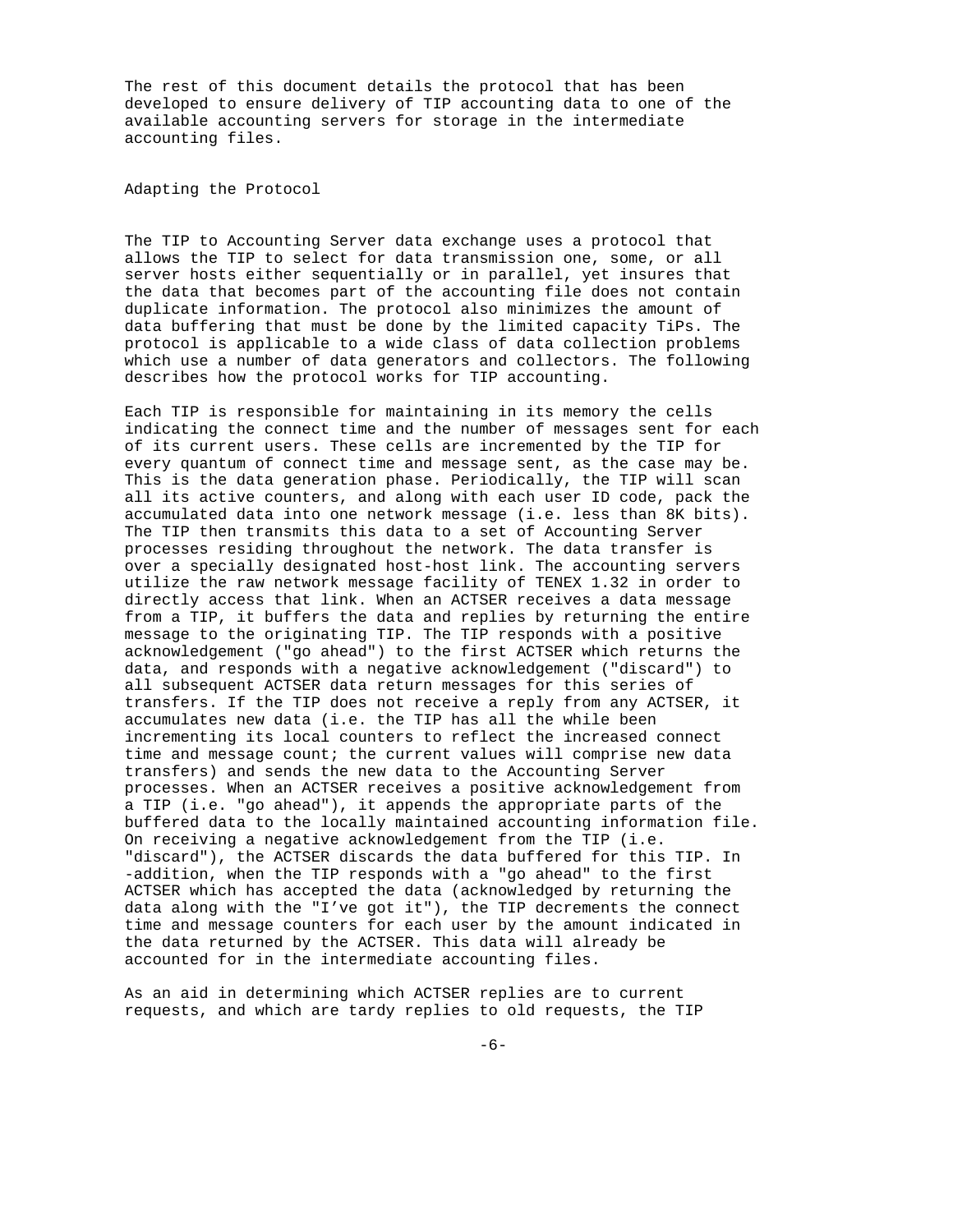maintains a sequence number indicator, and appends this number to each data message sent to an ACTSER. On receiving a reply from an ACTSER, the TIP merely checks the returned sequence number to see if this is the first reply to the current set of TIP requests. If the returned sequence number is the same as the current sequence number, then this is the first reply; a positive acknowledgement is sent off, the counters are decremented by the returned data, and the sequence number is incremented. If the returned sequence number is not the same as the current one (i.e. not the one we are now seeking a reply for) then a negative acknowledgement is sent to the replying ACTSER. After a positive acknowledgement to an ACTSER (and the implied incrementing of the sequence number), the TIP can wait for more information to accumulate, and then start transmitting again using the new sequence number.

Further Clarification of the Protocol

There are a number of points concerning the protocol that should be noted.

1. The data generator (TIP) can send different (i.e. updated versions) data to different data collectors (accounting servers) as part of the same logical transmission sequence. This is possible because the TIP does not account for the data sent until it receives the acknowledgement of the data echo. This strategy relieves the TIP of any buffering in conjunction with re-transmission of data which hasn't been acknowledged.

2. A new data request to an accounting server from a TIP will also serve as a negative acknowledgement concerning any data already buffered by the ACTSER for that TIP, but not yet acknowledged. The old data will be discarded, and the new data will be buffered and echoed as an acknowledgement. This allows the TIP the option of not sending a negative acknowledgement when it is not convenient to do so, without having to remember that it must be sent at a later time. There is one exception to this convention. If the new data message has the same sequence number as the old buffered message, then the new data must be discarded, and the old data kept and re-echoed. This is to prevent a slow acknowledgement to the old data from being accepted by the TIP, after the TIP has already sent the new data to the slow host. This caveat can be avoided if the TIP does not resend to a non-responding server within the time period that a message could possibly be stuck in the network, but could still be delivered. Ignoring this situation may result in some accounting data being counted twice. Because of the rule to keep old data when confronted with matching sequence numbers, on restarting after a crash, the TIP should send a "discard" message to all servers in order to clear any data which has been buffered for it prior to the crash. An alternative to this would be for the TIP to initialize its sequence number from a varying source such as time of day.

3. The accounting server similarly need not acknowledge receipt of data (by echoing) if it finds itself otherwise occupied. This will mean that the ACTSER is not buffering the data, and hence is not a candidate for entering the data into the file. However, the

-7-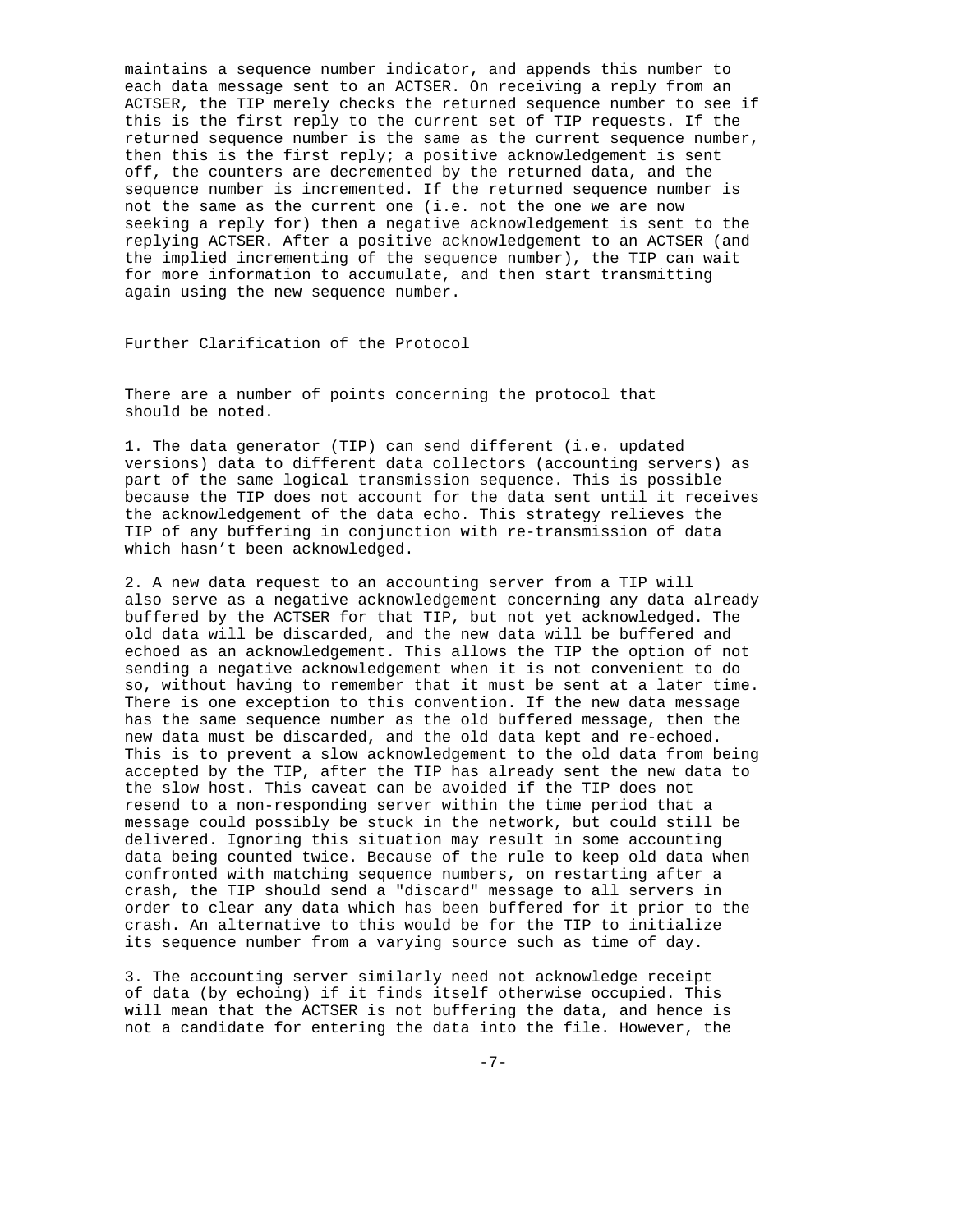TIP may try this ACTSER at a later time (even with the same data), with no ill effects.

4. Because of 2 and 3 above, the protocol is robust with respect to lost or garbled transmissions of TIP data requests and accounting server echo replies. That is, in the event of loss of such a message, a re-transmission will occur as the normal procedure.

5. There is no synchronization problem with respect to the sequence number used for duplicate detection, since this number is maintained only at the TIP site. The accounting server merely echoes the sequence number it has received as part of the data.

6. There are, however, some constraints on the size of the sequence number field. It must be large enough so that ALL traces of the previous use of a given sequence number are totally reMoved from the network before the number is re-used by the TIP. The sequence number is modulo the size of the largest number represented by the number of bits allocated, and is cyclic. Problems generally arise when a host proceeds from a service interruption while it was holding on to a reply. If during the service interruption, we have cycled through our sequence numbers exactly N times (where N is any integer), this VERY tardy reply could be mistaken for a reply to the new data, which has the same sequence number (i.e. N revolutions of sequence numbers later). By utilizing a sufficiently large sequence number field (16 bits), and by allowing sufficient time between instances of sending new data, we can effectively reduce the probability of such an error to zero.

7. Since the data involved in this problem is the source of accounting information, care must be taken to avoid duplicate entries. This must be done at the expense of potentially losing data in certain instances. Other than the obvious TIP malfunction, there are two known ways of losing data. One is the situation where no accounting server responds to a TIP for an extended period of time causing the TIP counters to overflow (highly unlikely if there are sufficient Accounting Servers). In this case, the TIP can hold the counters at their maximum value until a server comes up, thereby keeping the lost accounting data at its minimum. The other situation results from adapting the protocol to our insistence on no duplicate data in the incremental files. We are vulnerable to data loss with no recourse from the time the server receives the "go ahead" to update the file with the buffered data (i.e. positive acknowledgement) until the time the update is completed and the file is closed. An accounting server crash during this period will cause that accounting data to be lost. In our initial implementation, we have slightly extended this period of vulnerability in order to save the TIP from having to buffer the acknowledged data for a short period of time. By updating TIP counters from the returned data in parallel with sending the "go ahead" acknowledgement, we relieve the TIP of the burden of buffering this data until the Request for Next Message (RFNM) from the accounting server IMP is received. This adds slightly to our period of vulnerability to malfunction, moving the beginning of the period from the point when the ACTSER host receives the "go ahead", back to the point when the TIP sends off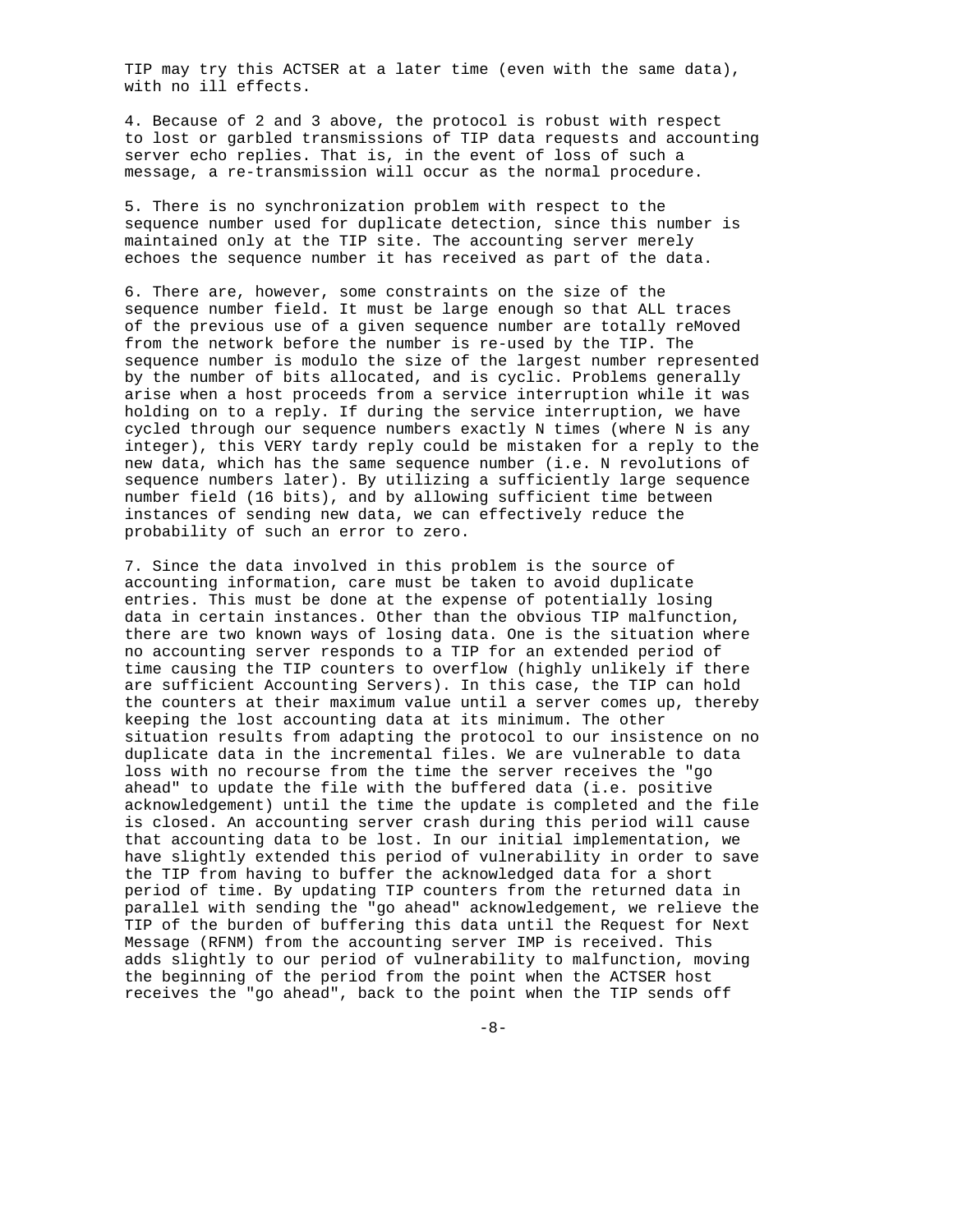the "go ahead" (i.e. a period of one network transit time plus some IMP processing time). However, loss of data in this period is detectable through the Host Dead or Incomplete Transmission return in place of the RFNM. We intend to record such occurrences with the

Network Control Center. If this data loss becomes intolerable, the TIP program will be modified to await the RFNM for the positive acknowledgement before updating its counters. In such a case, if the RFNM does not come, the TIP can discard the buffered data and re-transmit new data to other servers.

8. There is adequate protection against the entry of forged data into the intermediate accounting files. This is primarily due to the system enforced limited access to Host-Imp messages and Host-Host links. In addition, messages received on such designated limited access links can be easily verified as coming from a TIP. The IMP subnet appends the signature (address) of the sending host to all of its messages, so there can be no forging. The Accounting Server is in a position to check if the source of the message is in fact a TIP data generator.

Current Parameters of the Protocol

In the initial implementation, the TIP sends its accumulated accounting data about once every half hour. If it gets no positive acknowledgement, it tries to send with greater frequency (about every 5 minutes) until it finally succeeds. It can then return to the normal waiting period. (A TIP user logout introduces an exception to this behavior. In order to re-use the TIP port and its associated counters as soon as possible, a user terminating his TIP session causes the accounting data to be sent immediately). initially, our implementation calls for each TIP to remember a "favored" accounting server. At the wait period expiration, the TIP will try to deposit the data at its "favored" site. If successful within a short timeout period, this site remains the favored site, and the wait interval is reset. If unsuccessful within the short timeout, the data can be sent to all servers\*. The one replying first will update its file with the data and also become the "favored" server for this TIP. With these parameters, a host would have to undergo a proceedable service interruption of more than a year in order for the potential sequence number problem outlined in (6) above to occur.

Concluding Remarks

When the implementation is complete, we will have a general data accumulation and collection system which can be used to gather a wide variety of information. The protocol as outlined is geared to gathering data which is either independent of the previously accumulated data items (e.g. recording names), or data which adheres to a commutative relationship (e.g. counting). This is a